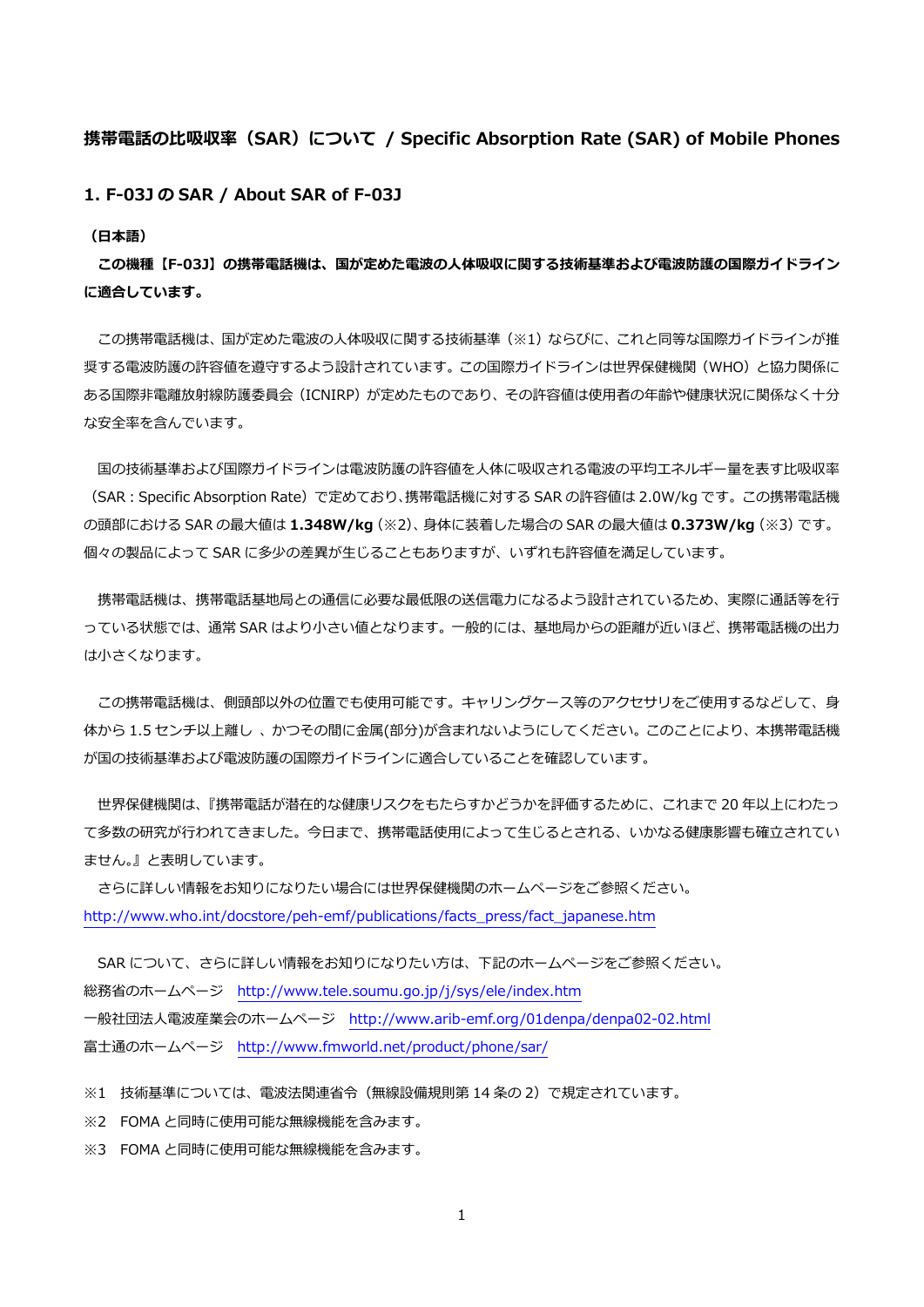## **(In English)**

## **This model [F-03J] mobile phone complies with Japanese technical regulations and international guidelines regarding exposure to radio waves.**

This mobile phone was designed in observance of Japanese technical regulations regarding exposure to radio waves (\*1) and limits to exposure to radio waves recommended by a set of equivalent international guidelines. This set of international guidelines was set out by the International Commission on Non-Ionizing Radiation Protection (ICNIRP), which is in collaboration with the World Health Organization (WHO), and the permissible limits include a substantial safety margin designed to assure the safety of all persons, regardless of age and health condition.

The technical regulations and international guidelines set out limits for radio waves as the Specific Absorption Rate, or SAR, which is the value of absorbed energy in any 10 grams of tissue over a 6-minute period. The SAR limit for mobile phones is 2.0 W/kg. The highest SAR value for this mobile phone when tested for use near the head is **1.348 W/kg** (\*2) and when worn on the body is **0.373 W/kg** (\*3). There may be slight differences between the SAR levels for each product, but they all satisfy the limit.

The actual SAR of this mobile phone while operating can be well below that indicated above. This is due to automatic changes to the power level of the device to ensure it only uses the minimum required to reach the network. Therefore in general, the closer you are to a base station, the lower the power output of the device.

This mobile phone can be used in positions other than against your ear. Please keep the mobile phone farther than 1.5 cm away from your body by using such as a carrying case or a wearable accessory without including any metals. This mobile phone satisfies the technical regulations and international guidelines.

The World Health Organization has stated that "a large number of studies have been performed over the last two decades to assess whether mobile phones pose a potential health risk. To date, no adverse health effects have been established as being caused by mobile phone use."

Please refer to the WHO website if you would like more detailed information. http://www.who.int/docstore/peh-emf/publications/facts\_press/fact\_english.htm

Please refer to the websites listed below if you would like more detailed information regarding SAR. Ministry of Internal Affairs and Communications Website: http://www.tele.soumu.go.jp/e/sys/ele/index.htm Association of Radio Industries and Businesses Website: http://www.arib-emf.org/01denpa/denpa02-02.html (in Japanese only)

FUJITSU LIMITED Website: http://www.fmworld.net/product/phone/sar/ (in Japanese only)

\*1 Technical regulations are defined by the Ministerial Ordinance Related to Radio Law (Article 14-2 of Radio Equipment Regulations).